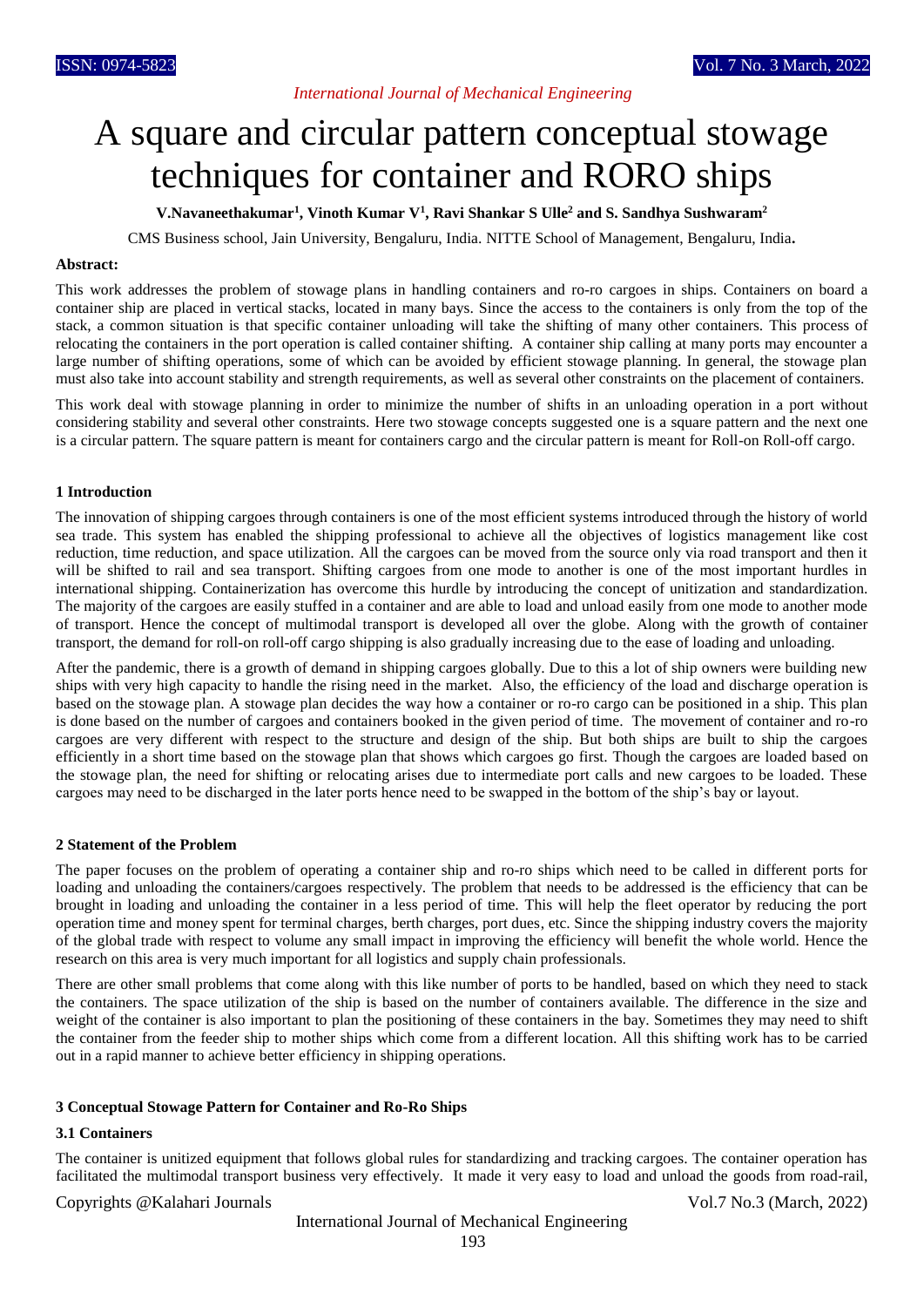rail-sea, and road-sea. These containers are built to withstand severe weather and condition to protect the cargo from any damage. The standard containers are measured as TEU's-Twenty feet equivalent unit with a measurement of 20feet. But the size of the containers may vary with height variation like standard container 8'6" and high-cube container with 9'6" high. The 40 feet and 45feet containers are also used for the cargoes which need more space capacity than the weight capacity. The below figure in Fig. 1 shows the general container size and structure.



Fig 1. Container size and structure- 20' and 40'ft containers

## **3.2 Container vessels**

The container vessels are built dedicatedly to handle container cargo. The vessel is structured in a cellular layout format, where the containers can be safely stored. The rising demand in the global market and the ease of carrying any type of cargoes in the container has made more shippers send their commodities in containers rather than general cargo. In the early days, the capacity of the ships is very little, but due to the latest technology in the ship construction industry, the number of teus loaded in a single ship has been reached up to 24000 teus. This capacity increase has put more pressure on developing an optimum and efficient model of loading and discharge of containers in the port.

## **3.3 Typical structure of a container Ship**

The below pictures shows the typical structure of a ship in which the container is loaded and unloaded vertically. The division in the below figure 2 shows the bay, where the storing of containers is divided and stacked consecutively. These structures are built in a way to hold the containers tightly by lashing. They were stored safely and protected with leak-proof hatch covers. These spaces where the containers are stored under the hatch are called cargo hold. Another container with general cargo which doesn't need weather protection will be loaded on the top of the hatch.



Fig 2. Container ship layout and bay plan for loading and unloading

## **3.4 RO-RO Ships**

The Ro-Ro ship's structure is built in a way to handle cargoes that can roll. This is will be carried over by loading and unloading by means of ramps built on the backside of the ship. This ramp will be used to bridge the ship with a port berth. In ro-ro ships, the cargoes are measured in Lanes in meters to calculate the space occupied by a vehicle or cargo in a given deck of the ship. Some ro-ro ships are built to handle only car/truck cargo; few are designed to handle all types of cargo.

# Copyrights @Kalahari Journals Vol.7 No.3 (March, 2022)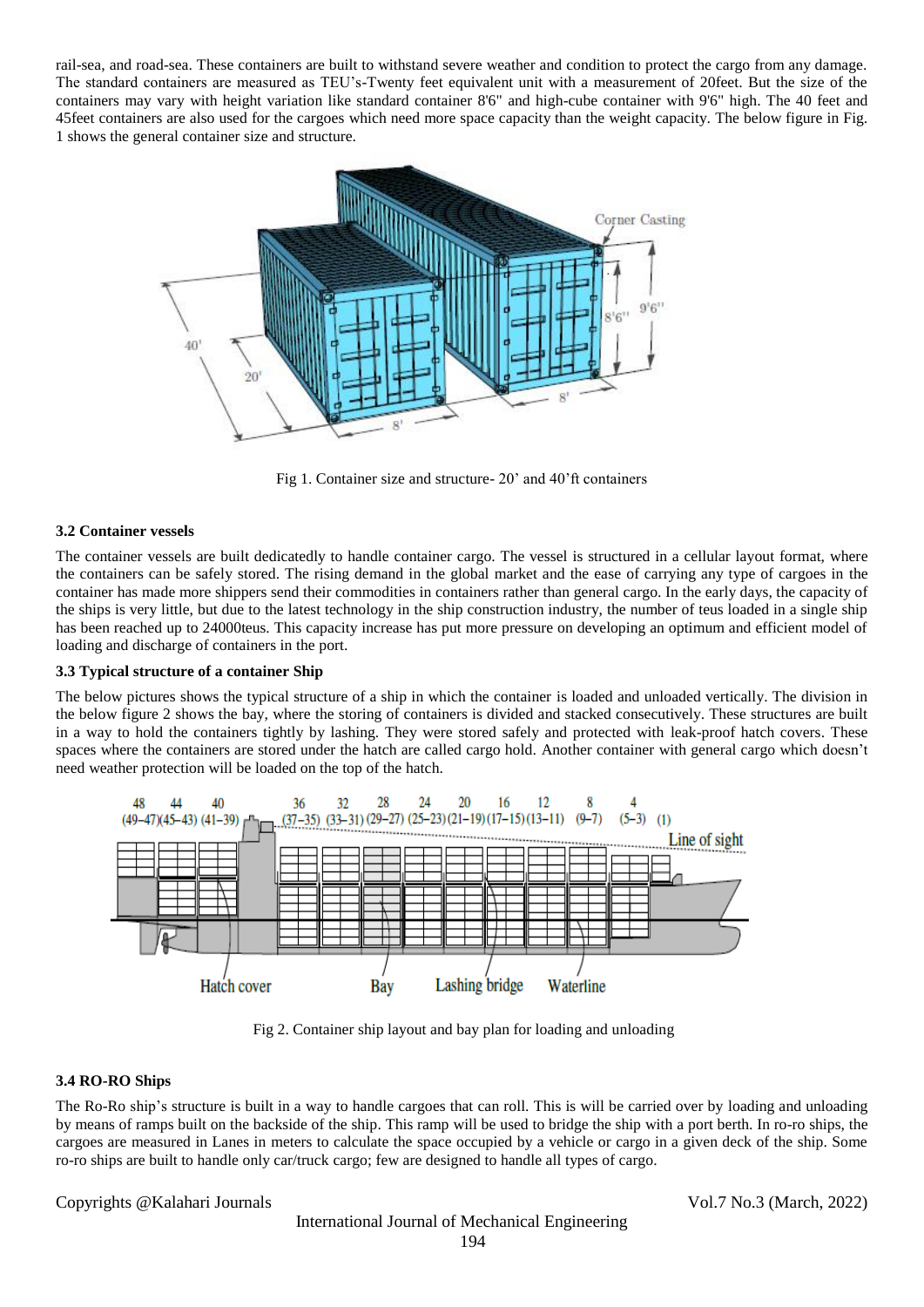Based on the layout of the container ship and Ro-Ro ship the load and discharge operation will not be the same. For instance, the shifting process and relocating of containers are very often in container ships. Whereas in the ro-ro ship the cargoes can be planned well in advance based on the stowage plan, hence the requirement of relocating is very low compared to containers. But there is a need for designing the efficient layout of ro-ro ships with respect to easy movement of the cargo in and out. Usually, the ro-ro cargoes are driven or rolled inside the ship through a ramp which consumes more time to stack the cargo one by one. With this circular layout, we conceptualize the process of moving and stacking the cargo in a circular pattern to improve the storage utilization and storage process.



Fig 3. Ro-Ro Ship structure and cargo loading feature through the ramp

## **4. Square pattern stowage:**

The stowage plan is the base for reducing the shifting cost and siding cost of the ship. As it's done quickly cost can be reduced considerably. Rapid shifting completely depends on the stowage plan. Even though so many programs are available conceptually strong plan is required so that storing retrieving containers will not take more shifting costs. This conceptual model will enhance the research on automated storage and retrieval plans in shipping operations.

Here the rectangular pattern is suggested for stowage. This cuboid represents a collection of a number of squares (Z1, Z2, Z3…...Zn), here Z1 is with least priority, and Z2, Z3…...Zn is in the increased manner with Zn with top priority.



Fig 3. Square pattern stowage concept

## **4.1 Base square plan**

This base square Z1 includes two square patterns:  $1^{st}$  priority lane and  $2^{nd}$  priority lane. Like this Z2, Z3 ... Zn all are having two priority lanes.

Copyrights @Kalahari Journals Vol.7 No.3 (March, 2022)

International Journal of Mechanical Engineering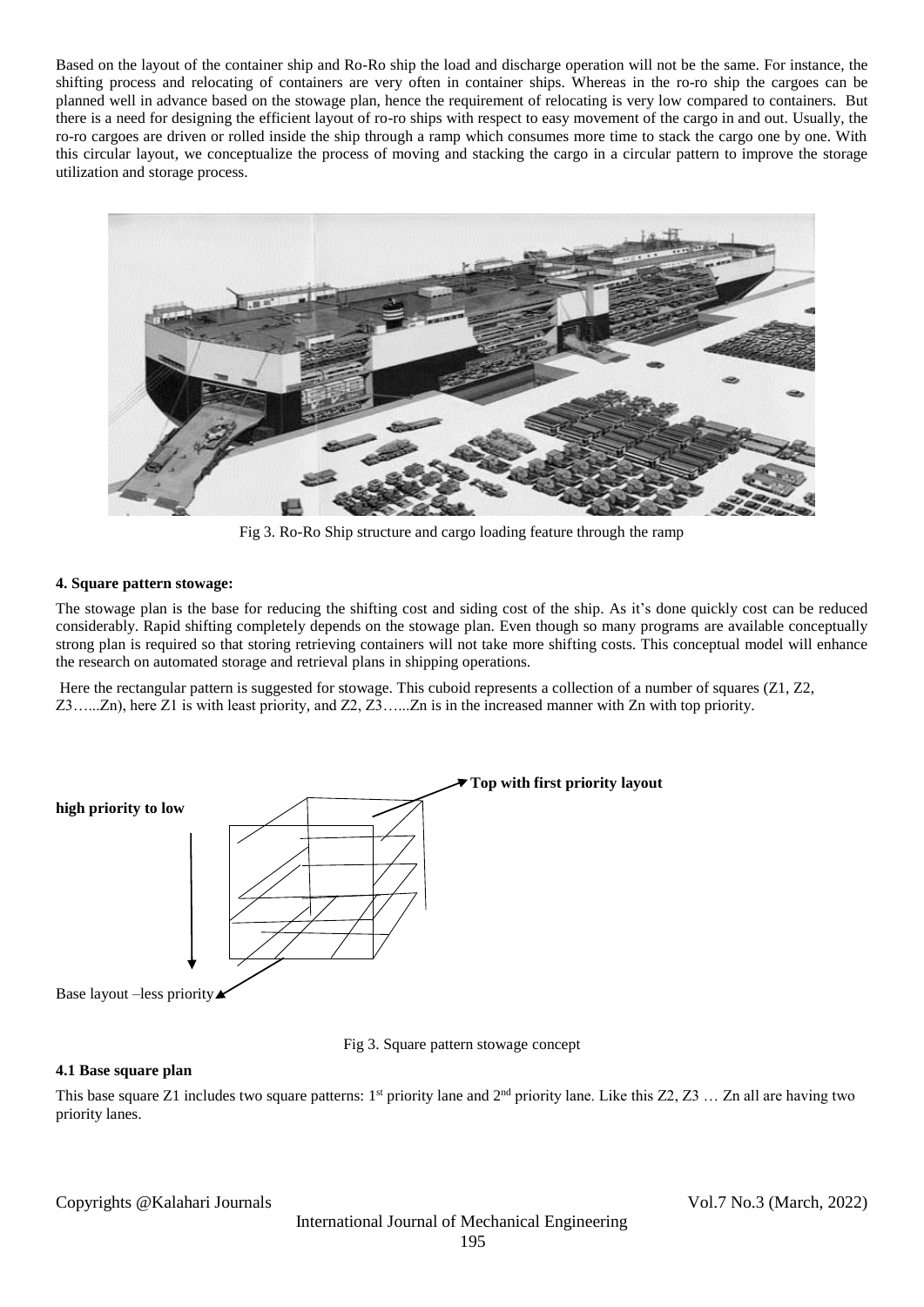## **4.1.1 1 st priority lane**

This first priority lane consists of corner empty spaces, it enables to adjust containers to retrieve and store at a specific place**.**

| Empty1     | $X_{11}$ | $\overline{\mathbf{X}_{12}}$ | $\dddotsc$ | Empty2 |
|------------|----------|------------------------------|------------|--------|
|            |          |                              |            |        |
| $X_{1n}$   |          |                              |            |        |
|            |          |                              |            |        |
| $X_{1n-1}$ |          |                              |            | .      |
|            |          |                              |            |        |
| Empty4     | X        | .                            | $\cdots$   | Empty3 |
|            |          |                              |            |        |

Fig 4. Square pattern stowage concept for 1<sup>st</sup> priority lane

It is two-part in Z1, the above outer square is part 1 and the below square is the inner part of Z1 with the first cell starting with X11, X12….X1n. there are "n" number of small squares. Here all corners should be kept empty so that, it is possible to adjust the remaining container to retrieve a specific container.

# **4.2.2 2nd priority lane**

Second priority lane squares lie inside all the Z1, Z2...Zn squares. This lane covers containers with the least priority but it is easy to retrieve with the help of 1<sup>st</sup> priority square patterns empty corner points.



Fig 5. Square pattern stowage concept for  $2<sup>nd</sup>$  priority lane

#### **5. Circular pattern stowage:**

A circular stowage is the extended version of regular where the last load is connected to the first load in the RORO ships. It is a linear storage method, the first and last containers are connected to each other, so easily we can access the container. Thus forming a circle-like structure.it is very easy to access the cargo. But this system has stability and space problem due to that huge gaps between the loads. Hence this model is opting for easy shifting rather than space utilization.



Copyrights @Kalahari Journals Vol.7 No.3 (March, 2022)

International Journal of Mechanical Engineering 196